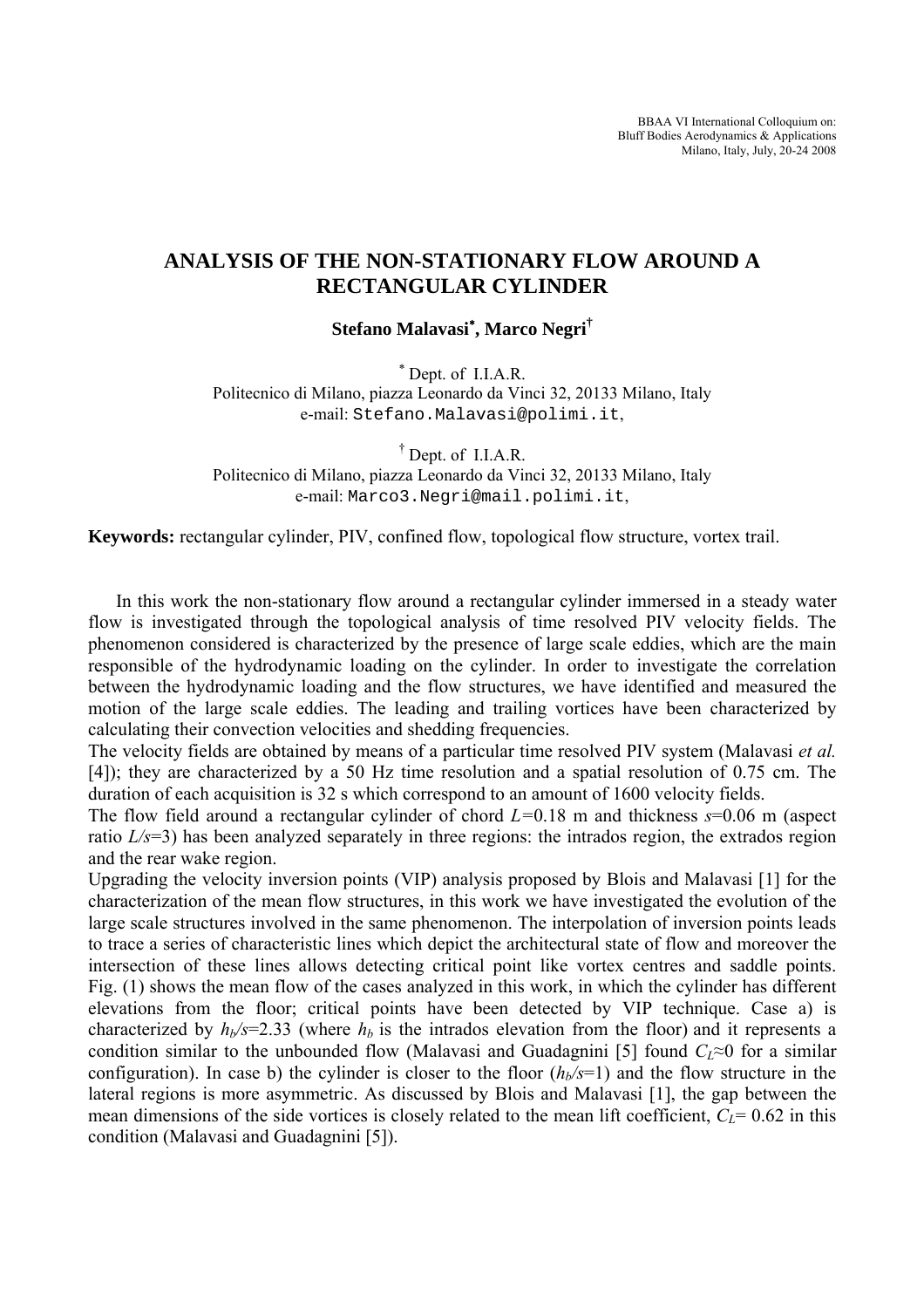## S. Malavasi, M. Negri



Fig. 1: Mean flow structures and critical points for the two cases considered: a)  $h_b$ /s=2.33, b)  $h_b$ /s=1.  $\bullet$ , anticlockwise vortex; ■, clockwise vortex; ▲, saddle on the obstacle surface; ♦, wake saddle.

After the description of the mean flow, we analyzed the temporal evolution of the flow around the obstacle. In order to obtain quite regular velocity fields, the original instantaneous velocity fields have been temporally averaged within a non-overlapping window of 0.2 s.

By applying VIP procedure on sequential velocity fields and developing a procedure for solving the correspondence problem (*i.e.* recognizing the same vortex structure at different instants of time) we tracked the path of the vortex centres. Then we calculated the convection velocity and shedding frequency from the trajectories of the vortex centres.

Fig. (2a) shows the evolution of flow in the extrados region ( $\Delta t$ =0.2 s). The dimensionless displacements  $x/L$  of the marked vortex is evidenced in Fig. (2b), where, the movements of the centre of vortices shedding along the extrados of the cylinder are reported. Every line represents the horizontal trail of a vortex from the leading edge toward the trailing edge.



Fig. 2: a)Sequence of images of the extrados flow. b) Horizontal movements of vortex centres versus time

The same analysis has been carried for the intrados region and for the base region. Fig. (3a) shows a complete cycle of TEVS mechanism (shedding of two contra rotating vortices), while Fig. (3b) reports the horizontal movements of the vortex centres *x/s* versus time. In this region, we found a good agreement between dynamics of the flow evolution and the local trend of velocity components. Indeed, Fig. (4) shows that during a velocity period, two contra-rotating vortices are shed. Moreover, frequency spectra of local velocity confirm the frequency calculated with this technique.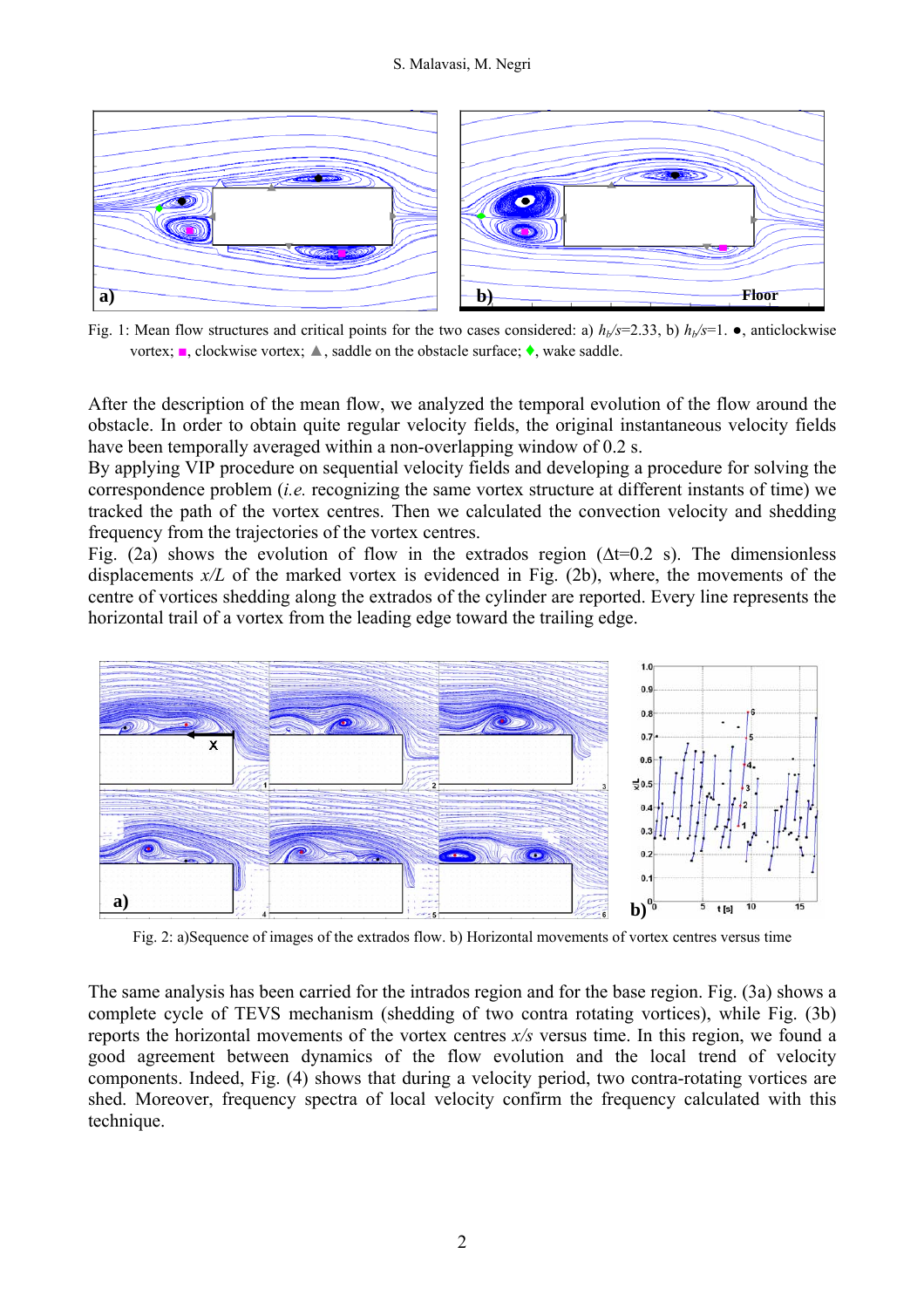

Fig. 3: a) Sequence of images of the base region flow. b) Horizontal movements of vortex centres versus time.



Fig. 4: Developing of the vortex structures and trend of the vertical component of velocity in point  $x/s=0.5$ ,  $y/s=0$ . Where  $v/U_0$  is the ratio between the vertical velocity component and the undisturbed mean velocity of flow upstream the obstacle.

The convection velocities and shedding frequencies of the main vortex structures shedding from the leading and trailing edge of the cylinder have been compared with values of literature, usually calculated by correlation and frequency analysis of local velocity time history (*e.g.* Cherry *et al.* [2]; Saathoff and Melbourne [8], Tafti and Vanka [9], Nakagawa *et al*. [6]). Moreover, the shedding frequency of the base region has been compared with the one obtained by frequency analysis of the hydrodynamic loading on a very similar test case used in a previous work (Malavasi and Guadagnini [5]). Tab. 1 summarizes the values of convection velocity and shedding frequency calculated with our procedure for the two cases analyzed, and the literature values. The results of the present study agree with the literature ones; we note that literature studies usually refer to low blockage configurations (*γ*=0~5 %), while in this and previous works (*e.g.* Malavasi and Guadagnini [5]) we dealt with a higher blockage ( $\gamma$ =14 % for the case  $h_b$ /s=2.33,  $\gamma$ =17 % for the case  $h_b$ /s=1). Empty fields of Tab. 1 correspond to values we could not calculate with our technique or we did not find in literature studies. Our results evidence that case with  $h_b$ /s=1 is characterized by higher frequencies; this result is in good agreement with the study of Okajima *et al.* [7] and Davis *et al.* [3]. Values of convection velocity don't show relevant difference in the two cases.